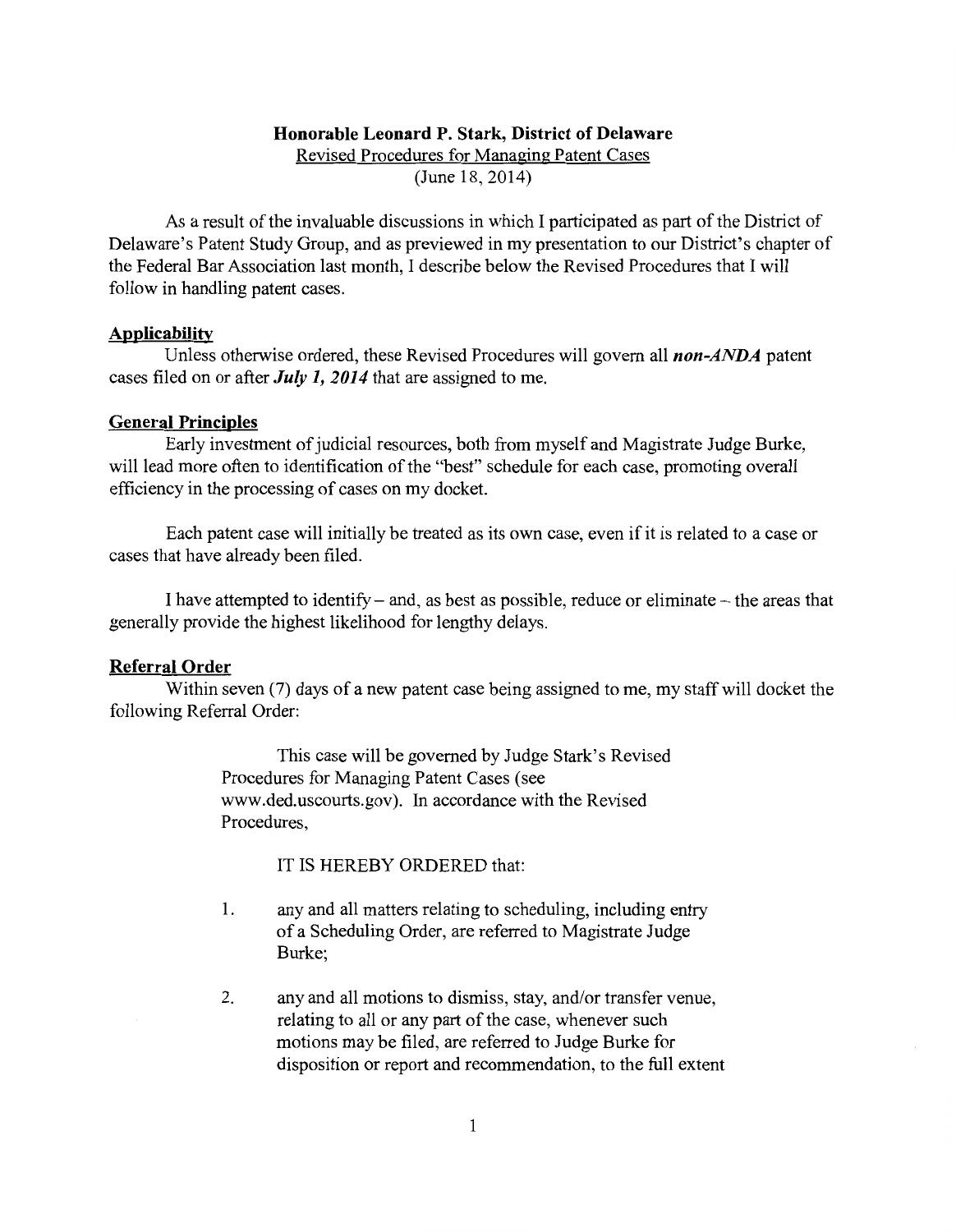permitted by the Constitution, statute, and rule; and

3. within seven (7) days of the date of this Referral Order, the plaintiff(s) shall file the Procedures Order, which is found on Judge Stark's website (see www.ded.uscourts.gov).

## **Procedures Order**

Within seven (7) days after the Court enters the Referral Order, the plaintiff(s) will be responsible for filing the following proposed Procedures Order, which the Court will then "so order" on the docket:

> IT IS HEREBY ORDERED that, subject to any subsequent order of the Court, the following procedures shall govern proceedings in this matter:

- 1. "Discovery Matters" Procedures.
	- a. Any discovery motion filed without first complying with the following procedures will be denied without prejudice to renew pursuant to these procedures.
	- b. Should counsel find, after good faith efforts - including *verbal* communication among Delaware and Lead Counsel for all parties to the dispute  $-$  that they are unable to resolve a discovery matter or a dispute relating to a protective order, the parties involved in the discovery matter or protective order dispute shall submit a joint letter in substantially the following form:

Dear Judge Stark:

The parties in the abovereferenced matter write to request the scheduling of a discovery teleconference.

The following attorneys, including at least one Delaware Counsel and at least one Lead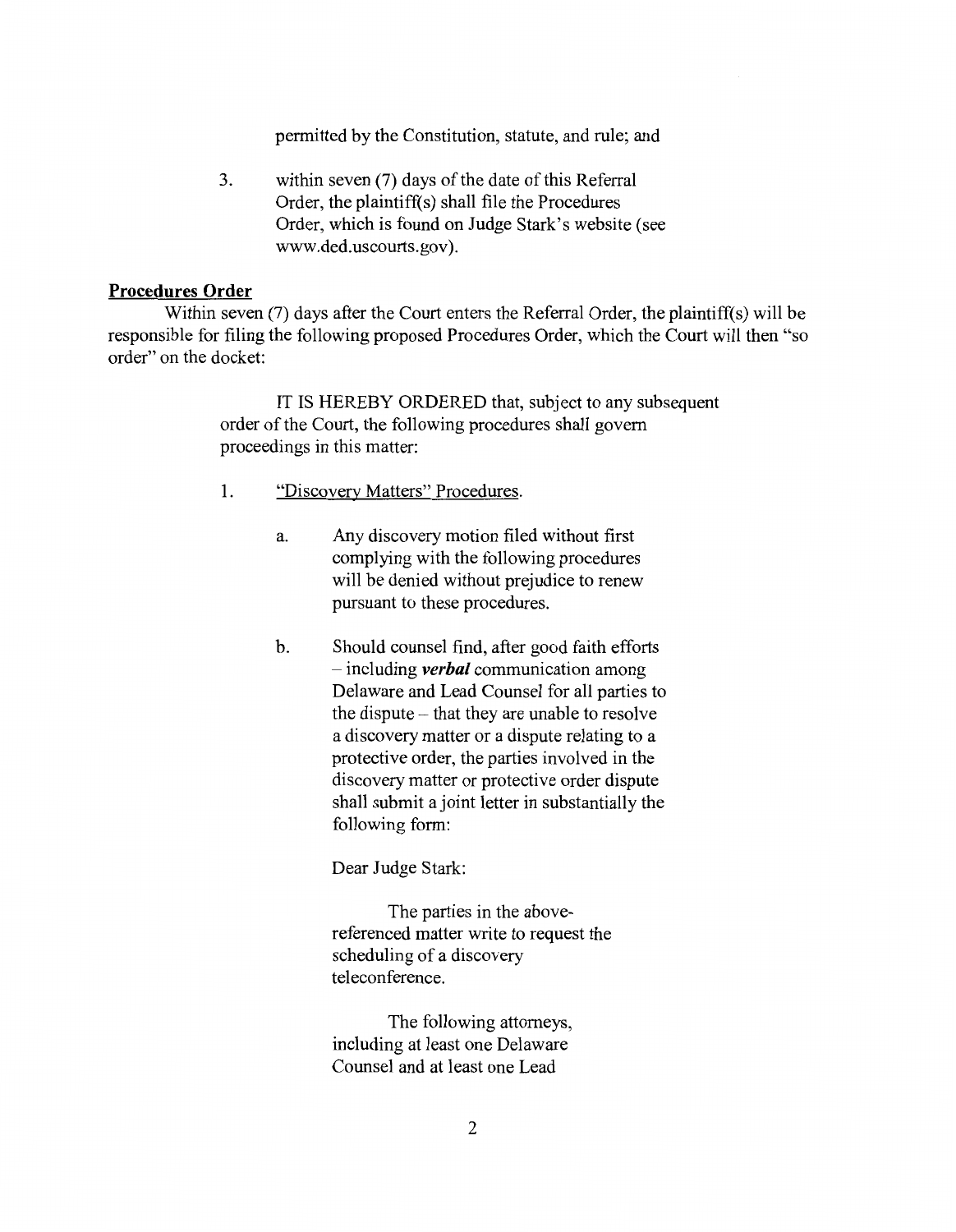Counsel per party, participated in a verbal meet-and-confer (in person and/or by telephone) on the following date(s):

| Delaware Counsel: |  |
|-------------------|--|
| Lead Counsel:     |  |

The disputes requiring judicial attention are listed below:

[provide here a non-argumentative list of disputes requiring judicial attention]

c. On a date to be set by separate order, generally not less than forty-eight ( 48) hours prior to the conference, the party seeking relief shall file with the Court a letter, not to exceed three (3) pages, outlining the issues in dispute and its position on those issues. On a date to be set by separate order, but generally not less than twenty-four (24) hours prior to the conference, any party opposing the application for relief may file a letter, not to exceed three (3) pages, outlining that party's reasons for its opposition.

- d. Each party shall submit two (2) courtesy copies of its discovery letter and any attachments.
- e. Should the Court find further briefing necessary upon conclusion of the telephone conference, the Court will order it. Alternatively, the Court may choose to resolve the dispute prior to the telephone conference and will, in that event, cancel the conference.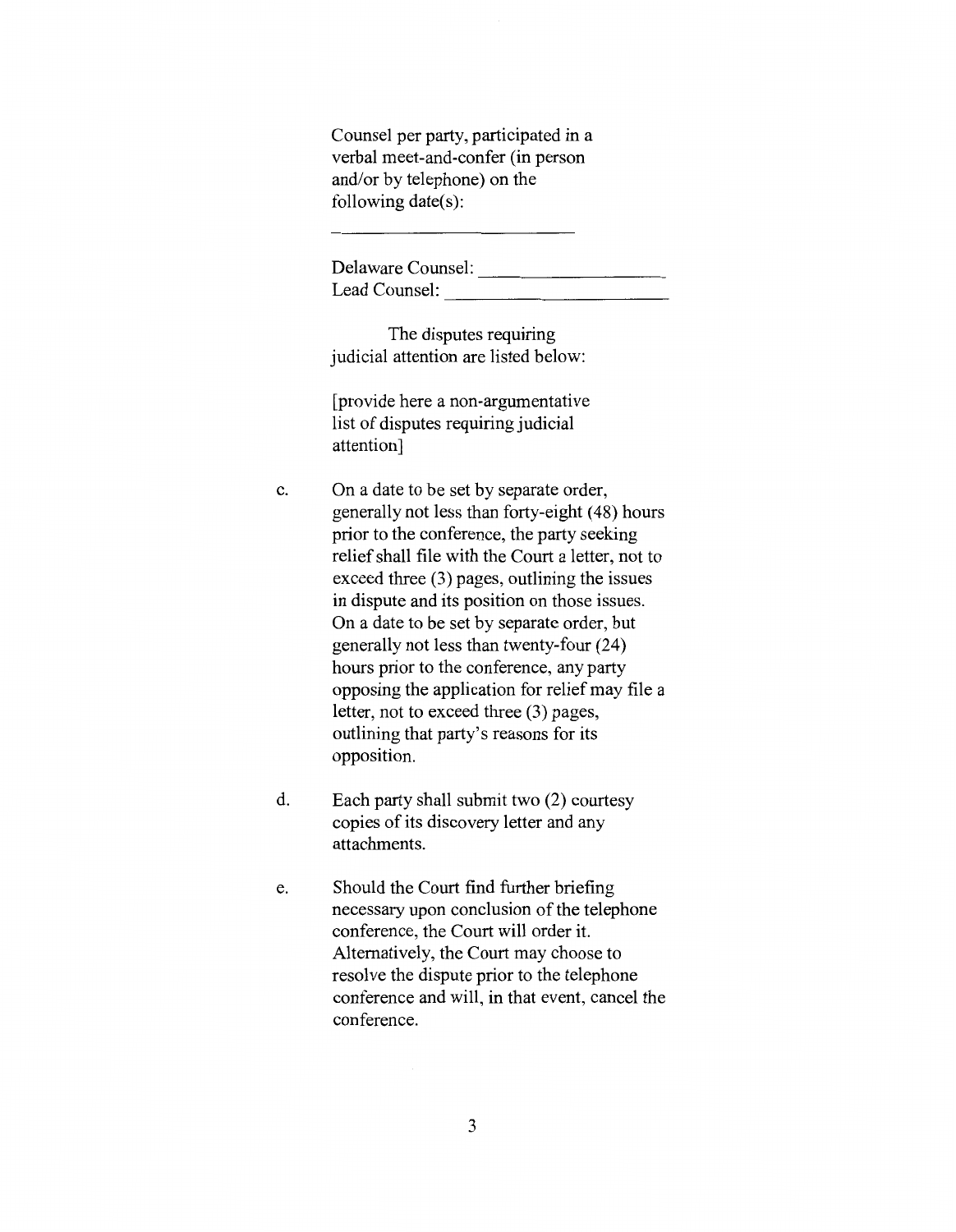- 2. Motions to Amend.
	- a. Any motion to amend (including a motion for leave to amend) a pleading shall *NOT* be accompanied by an opening brief but shall, instead, be accompanied by a letter, not to exceed three (3) pages, describing the basis for the requested relief, and shall attach the proposed amended pleading as well as a "blackline" comparison to the prior pleading.
	- b. Within seven (7) days after the filing of a motion in compliance with this Order, any party opposing such a motion shall file a responsive letter, not to exceed five (5) pages.
	- c. Within three (3) days thereafter, the moving party may file a reply letter, not to exceed two (2) pages, and, by this same date, the parties shall file a letter requesting a teleconference to address the motion to amend.
- 3. Motions to Strike.
	- a. Any motion to strike any pleading or other document shall *NOT* be accompanied by an opening brief but shall, instead, be accompanied by a letter, not to exceed three (3) pages, describing the basis for the requested relief, and shall attach the document to be stricken.
	- b. Within seven (7) days after the filing of a motion in compliance with this Order, any party opposing such a motion shall file a responsive letter, not to exceed five (5) pages.
	- c. Within three (3) days thereafter, the moving party may file a reply letter, not to exceed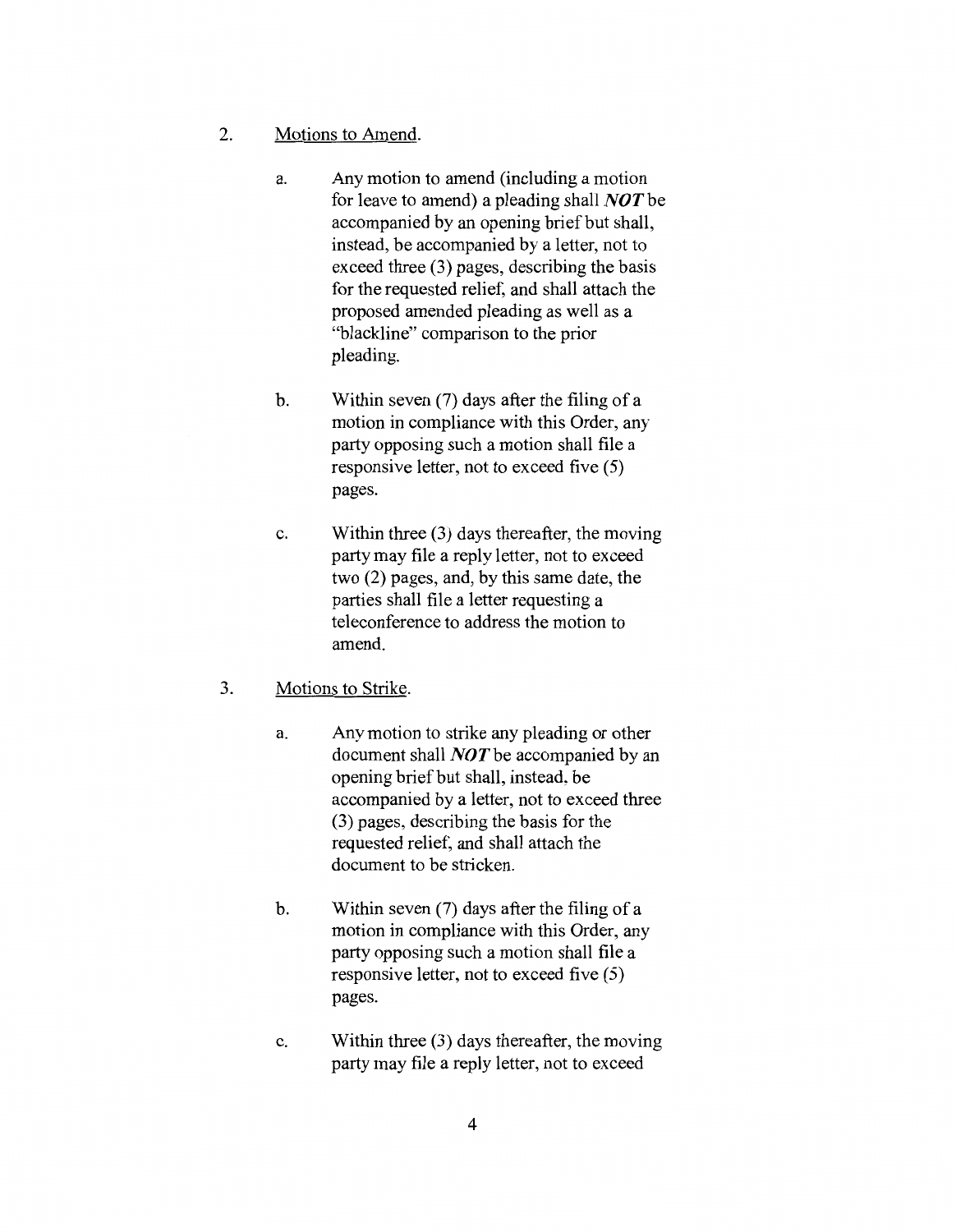two (2) pages, and, by this same date, the parties shall file a letter requesting a teleconference to address the motion to strike.

4. Scheduling Order. The foregoing procedures shall be repeated in the scheduling order to be entered in this case.

## **Scheduling and Case Management**

As noted in the Referral Order, scheduling will be managed by Judge Burke, who will have full authority to work with the parties to craft a schedule appropriate to the particular circumstances of each patent case. Judge Burke's decisions with respect to scheduling are subject to reversal only for abuse of discretion.

Within ten  $(10)$  days after any defendant has filed a responsive pleading (e.g., answer, counterclaim, cross-claim) or a motion in lieu of (or in addition to) a responsive pleading, my staff or Judge Burke's staff will docket the following Case Management Order:

> At least one defendant in this matter having filed a responsive pleading or a motion in lieu of (or in addition to) a responsive pleading,

> > IT IS HEREBY ORDERED that:

The parties shall meet and confer and discuss, in person and/or by telephone, each of the matters listed on the Court's Case Management Checklist ("Checklist"). Within thirty (30) days of the date of this Order, the parties shall jointly file the Checklist and their proposed scheduling order (consistent with the Court's Revised Patent Form Scheduling Order). Thereafter, the Court will schedule an in-person Case Management Conference/Rule 16 Scheduling Conference ("CMC") to be held with Judge Stark and/or Judge Burke. The Checklist and Revised Patent Form Scheduling Order can be found on the Court's website (www.ded.uscourts.gov).

A copy of the Checklist is available on the Court's website (www.ded.uscourts.gov). I recognize that some of the questions on the Checklist may relate to case strategy. Nonetheless, I expect counsel to make good faith efforts to discuss, in person and/or by telephone, each of the topics listed.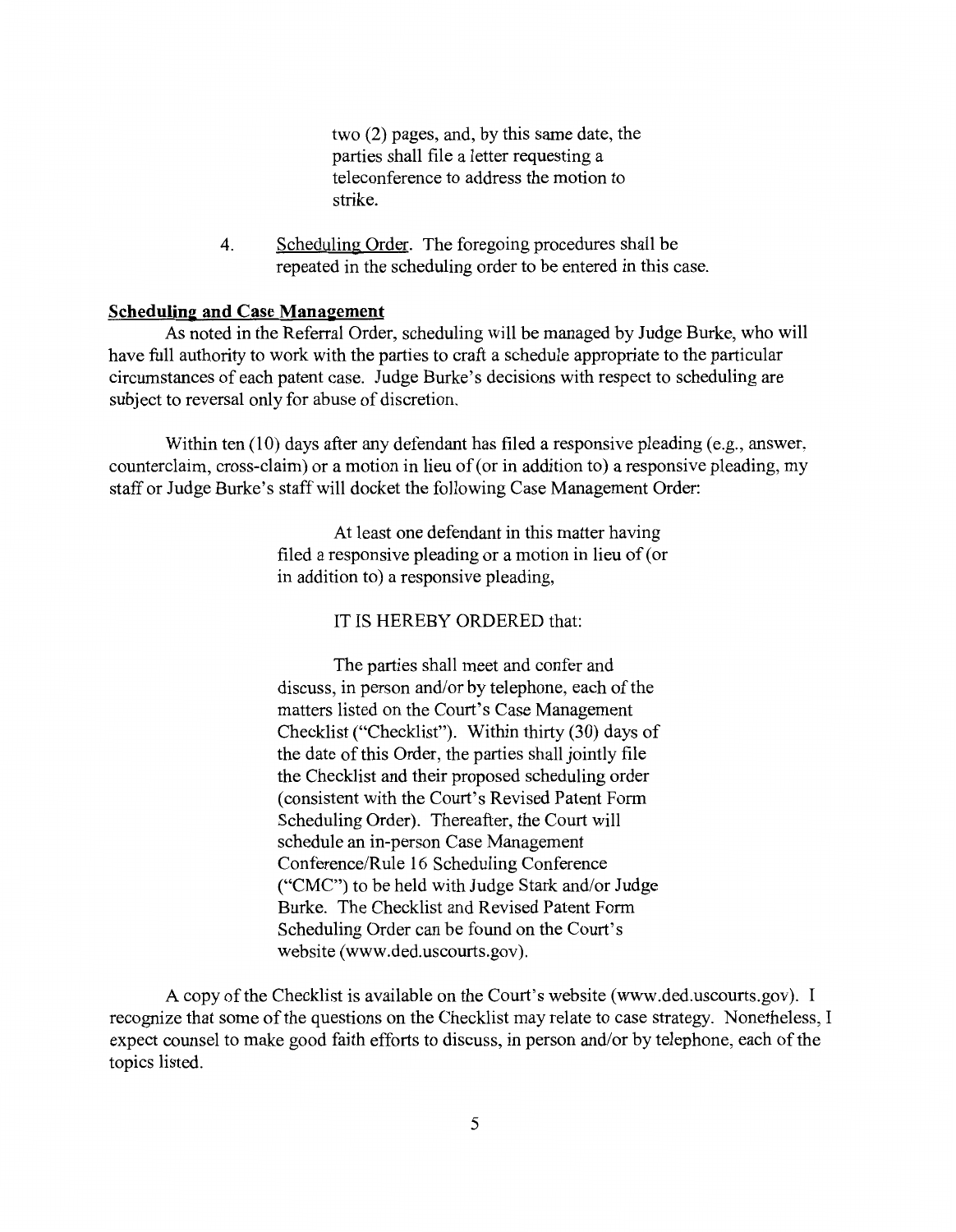A copy of the Revised Patent Form Scheduling Order is available on the Court's website (www.ded.uscourts.gov).

The Case Management Conference ("CMC"), which also serves as the scheduling conference pursuant to Federal Rule of Civil Procedure 16, will be held in chambers or in the courtroom, on the record, with Judge Stark and/or Judge Burke. A court reporter will be present. At the CMC, each party must be represented by Lead Counsel and Delaware Counsel and be prepared to discuss each matter on the Checklist as well as any other matter that will be helpful or necessary to determining the most appropriate manner of managing the case. If there is a topic which a party thinks is inappropriate or premature to discuss, that party will have to explain its reasons for that view.

After the CMC, the Court may order the submission of a revised proposed scheduling order.

Where there are multiple related cases involving umelated defendants, any party may request that the Court defer scheduling the CMC until a later date. Any party requesting such a deferral must accompany the request with a proposed order that, if entered, will require the parties to provide regular status reports advising the Court as to when they believe the case will be ready for a CMC and scheduling order. The greater the agreement among the parties to the related cases that deferral is appropriate, the more likely it is that deferral will be granted.

With rare exceptions, we will schedule trial upon entry of the scheduling order, setting a maximum number of trial days, double- and triple-tracking trials on my calendar as necessary.

If an early trial date is desired, the parties are reminded that if they unanimously consent to the jurisdiction of a Magistrate Judge, Judge Burke will almost always be able to proceed to trial more quickly than Judge Stark.

Where there are multiple related cases involving umelated defendants, the Court will determine at some point (possibly as late as the pretrial conference) which defendant(s) will be tried first.

## **Motions to Dismiss, Transfer, or Stay**

As noted in the Referral Order, any and all motions to dismiss, transfer, and/or stay will be referred to Judge Burke. Parties are reminded that they may consent to the jurisdiction of a Magistrate Judge for the limited purpose of final resolution of any motion, which has the effect of eliminating the right to file objections in the District Court, essentially giving the Magistrate Judge the same authority a District Judge would have with respect to that motion.

Generally, we will not defer the CMC and scheduling process solely due to the pendency of any of these motions.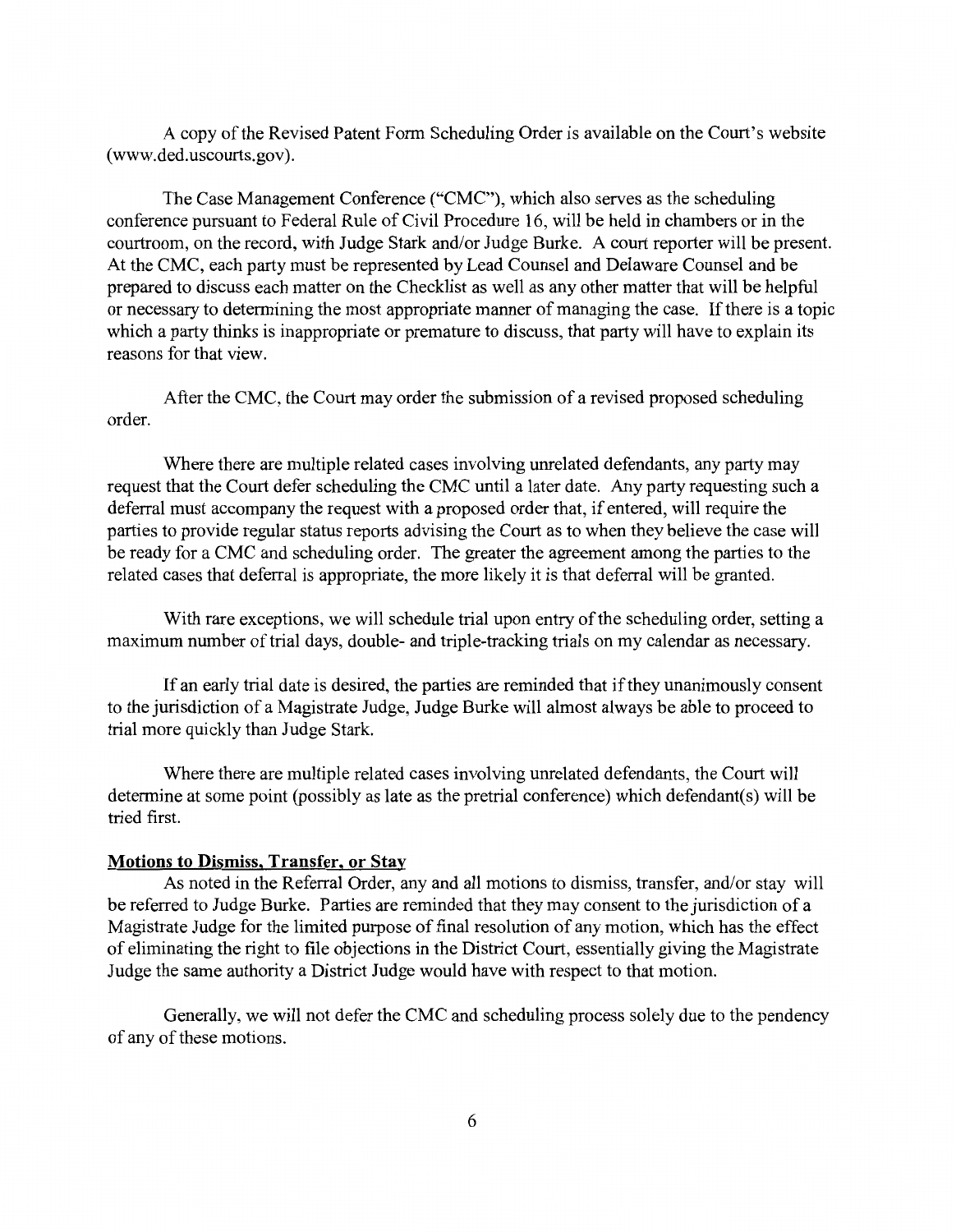# **Motions to Amend or Strike**

As noted in the Procedures Order, any and all motions to amend (or motions for leave to amend) and/or strike will not be accompanied by full briefing but will, instead, be channeled into the "discovery matters" procedures.

# **Narrowing the Case**

In order to manage my docket, and to ensure that litigation proceeds efficiently, I will be highly receptive to reasonable proposals to reduce, at an appropriate stage or stages of a case, the number of: patents-in-suit, asserted claims, accused products, invalidating references, combinations of invalidating references, invalidity defenses, and claim construction disputes.

# **Discovery**

I have modified my discovery matters procedures in several ways, most notably as follows:

- there is no longer a requirement that counsel call chambers to request a discovery teleconference. Instead, counsel are required to submit a joint, non-argumentative letter, representing that Delaware Counsel and Lead Counsel have *spoken* about the issues in dispute, listing the issues on which counsel believe judicial intervention is required, and requesting the scheduling of a discovery dispute teleconference (a form for the letter is included with the Procedures Order)
- there is no longer a requirement that the parties submit copies of sealed documents within an hour after filing their letters
- parties are required to submit two  $(2)$  courtesy copies of their discovery letters and attachments

each. Discovery teleconferences will continue to be limited to approximately 30-45 minutes

# **Default** Standards/Exchan~:e **of Contentions**

Absent agreement among the parties or an order of the Court, the scheduling order will include dates for the exchange, in steps, of the following:

- Plaintiff shall identify the accused product(s), including accused  $\bullet$ methods and systems, and its damages model, as well as the asserted patent(s) that the accused product(s) allegedly infringe(s). Plaintiff shall also produce the file history for each asserted patent.
- Defendant shall produce core technical documents related to the accused product(s), sufficient to show how the accused product(s)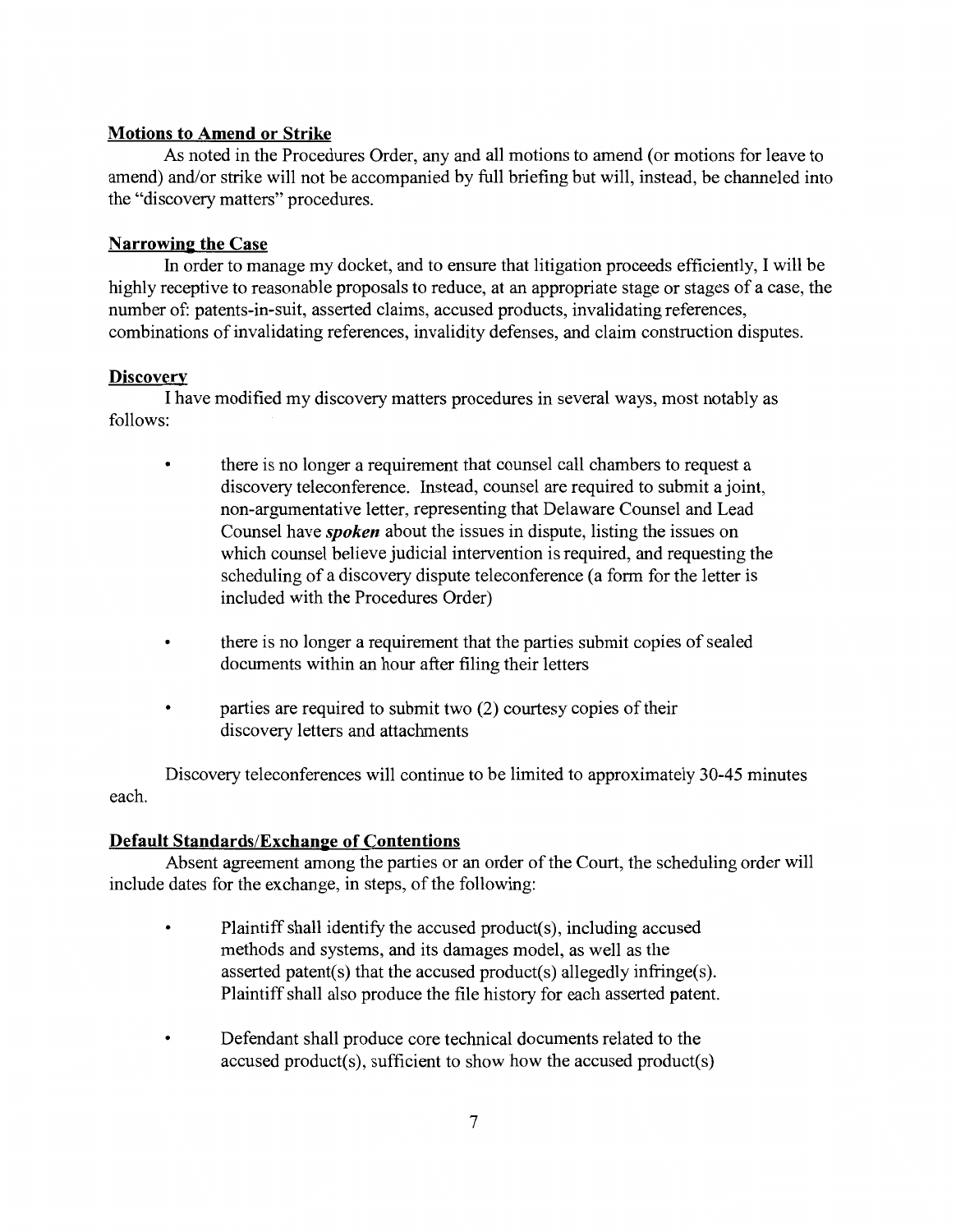work(s), including but not limited to non-publicly available operation manuals, product literature, schematics, and specifications. Defendant shall also produce sales figures for the accused product(s).

- Plaintiff shall produce an initial claim chart relating each known accused product to the asserted claims each such product allegedly infringes.
- Defendant shall produce its initial invalidity contentions for each asserted claim, as well as the known related invalidating references.
- Plaintiff shall provide final infringement contentions.
- Defendant shall provide final invalidity contentions.

Also absent agreement among the parties or an order of the Court, the scheduling order will include a date by which all parties must finally supplement, *inter alia,* the identification of all accused products and of all invalidity references.

The foregoing are the same procedures contained in Judge Robinson's recently issued "Patent Case Scheduling Order" ("SLR Order") (see  $\P$  1.c, 1.f, 1.g).

#### **Markman**

I have set an aspirational goal of issuing all Markman rulings within 60 days after a Markman hearing. If I determine (due to, for example, an outsized number of claim disputes, deficiencies with the briefing, or scheduling congestion) that I will be unable to meet my goal, I will advise counsel of this fact.

Although I will continue to prefer having only a single Markman hearing in each case, and even just a single Markman hearing across all of any number of related cases, I do not plan to adhere rigidly to this preference. The parties should be prepared to discuss at the CMC whether a case or cases would be more efficiently handled by construing certain terms at an earlier point than other terms.

While I am not adopting Judge Robinson's requirement that "[f]or any contested claim limitation, each party must submit a proposed construction; i.e., 'plain and ordinary' meaning generally is not helpful to either the court or a jury" (SLR Order  $\P$  5.b), I agree with her reasoning and am usually not persuaded that "plain and ordinary meaning" is an appropriate resolution of a material dispute over the scope of a claim term.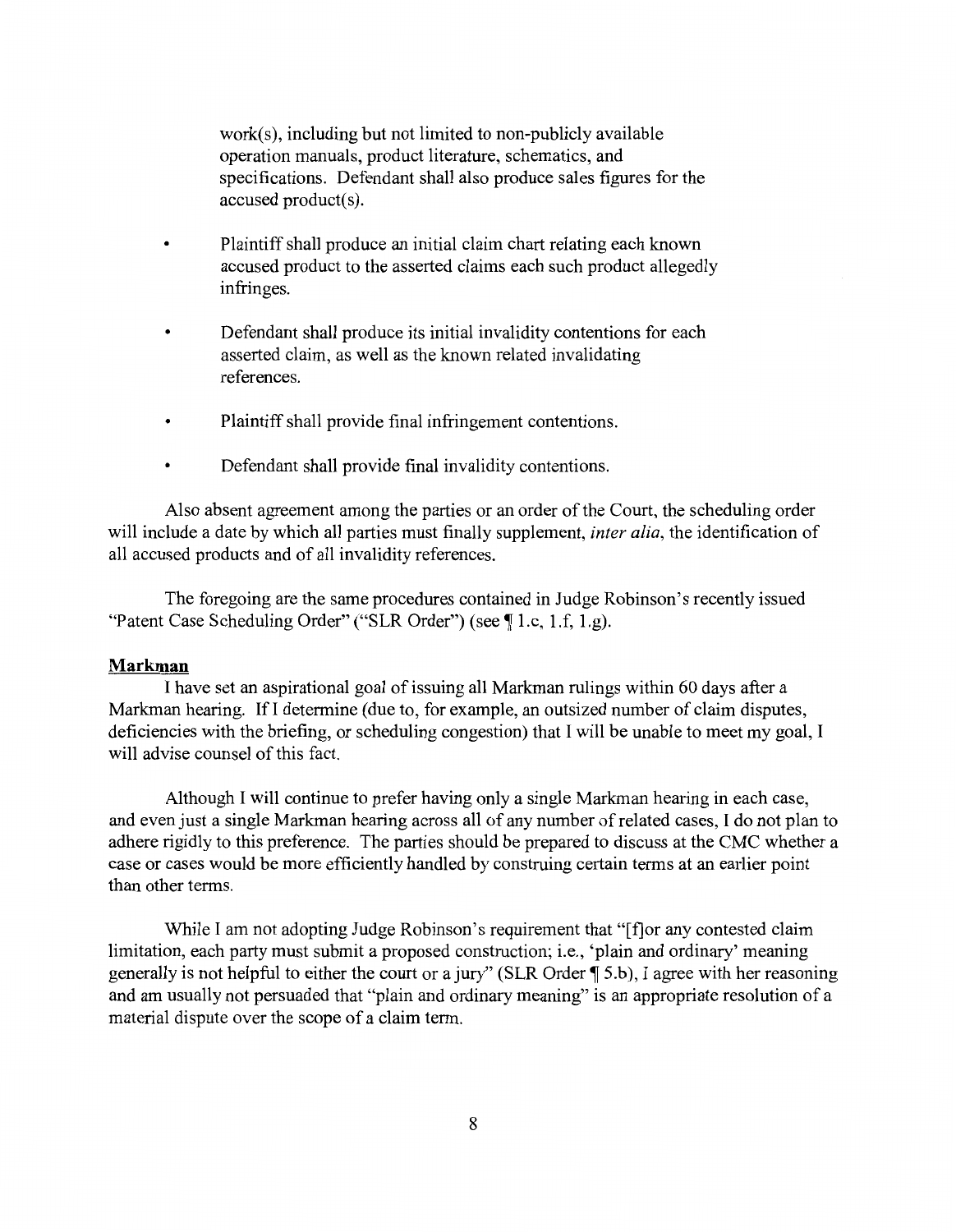## **Summary Judement/Daubert (Motions to Preclude/Exclude)**

I will continue to permit parties to file as many summary judgment and Daubert (i.e., motions to exclude or preclude anticipated expert testimony, in whole or in part) motions as they wish, subject to the restriction that each side is limited to no more than a total of fifty (50) pages of combined opening briefs in support of any and all such motions, no more than fifty (50) pages of combined answering briefs in opposition to the motions, and no more than twenty (20) pages of combined reply briefs in support of their motions.

The parties must work together to ensure that the Court receives no more than a *total* of 250 pages (i.e.,  $50 + 50 + 25$  regarding one side's motions, and  $50 + 50 + 25$  regarding the other side's motions) of briefing on all case dispositive motions and Daubert motions that are covered by this scheduling order and any other scheduling order entered in any related case that is proceeding on a consolidated or coordinated pretrial schedule.

I will generally include in the scheduling order a date for argument on any motions for summary judgment and Daubert motions. Such a hearing will typically be held approximately two months prior to the pretrial conference. Generally, counsel should expect they will be given a total of no more than forty-five (45) minutes per side to present their arguments on all pending motions.

#### **Pretrial Order**

I have revised my form pretrial order. (See "Proposed Final Pretrial Order- Patent" at www.ded.uscourts.gov.) I note some of the more important changes below.

I have clarified that when parties estimate the anticipated length of trial, they must do so not only in terms of trial days but also in terms of a specific request for a number of hours they need for their trial presentations. In formulating such a request, counsel should assume that they will be charged time for: opening statements, examination of witnesses (including by playing or reading deposition testimony), closing arguments, arguing objections (including in the mornings before trial begins), and arguing motions (including for judgment as a matter of law). I usually do not charge time for jury selection, opening and final jury instructions, and arguments regarding jury instructions. Counsel should also assume that in a typical trial day we can usually get in  $5\frac{1}{2}$  - 6  $\frac{1}{2}$  hours in a jury trial and 6 - 7 hours in a bench trial.

Counsel need to indicate whether, in connection with efforts to impeach a witness with prior testimony, they wish to permit objections for incompleteness and/or lack of inconsistency.

Counsel need to indicate whether, in connection with objections to expert testimony as being beyond the scope of previous expert disclosures, they request that the Court rule on such objections at trial or defer ruling unless and until the objections are renewed in connection with post-trial motions (with costs of the new trial to be charged entirely to the party whose trial conduct necessitates a new trial).